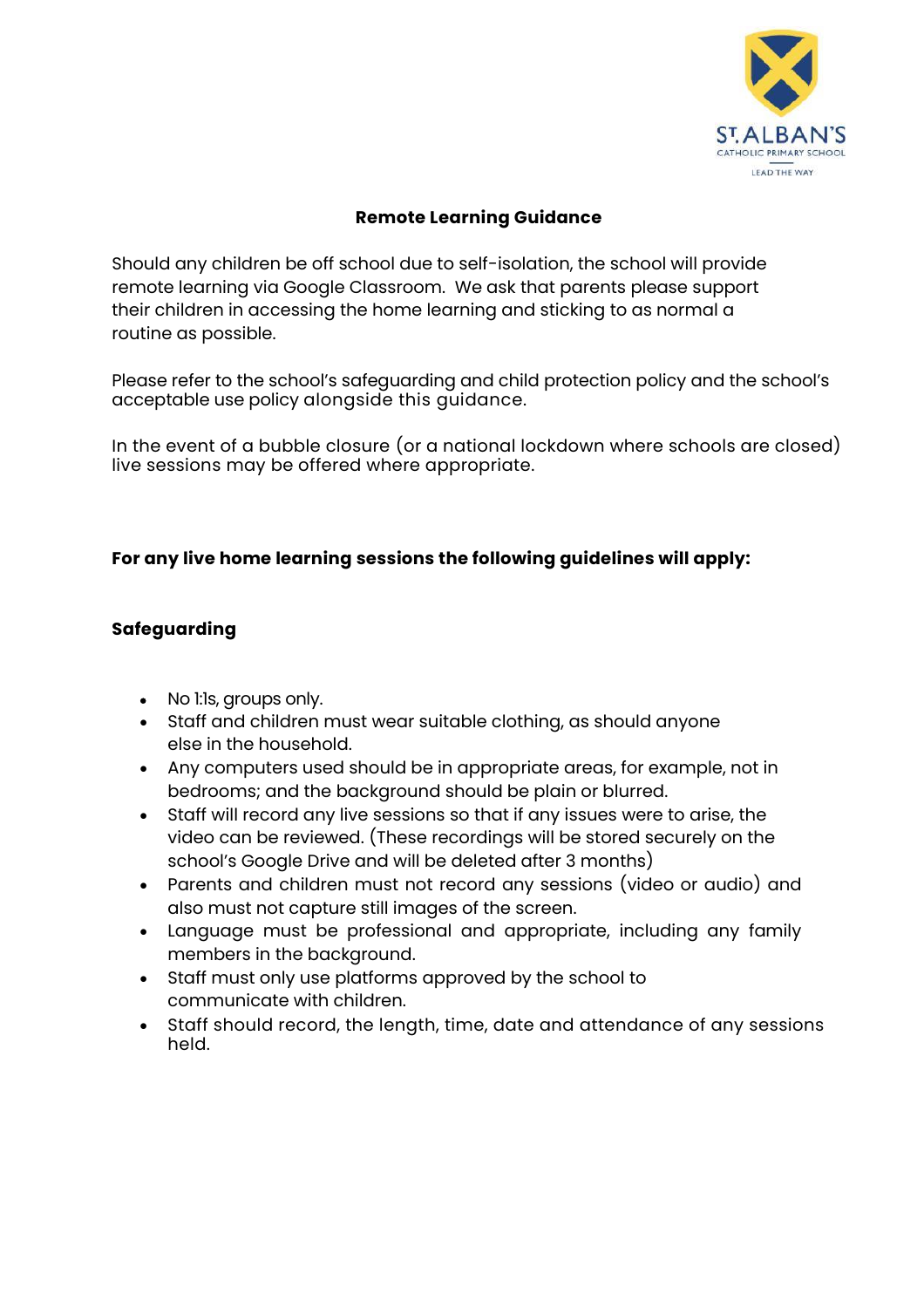#### **Behaviour**

Whilst learning from home, children should always be kind and respectful to each other and respectful and obedient to staff. It is important that a professional relationship between teachers and children/ parents is maintained at all times. Children must adhere to the following rules when participating in any live sessions:

- Parents should be present during the meeting but do not need to participate (e.g. working in the same room)
- All children should join the meeting with their microphone muted until asked to unmute
- Only the teacher may admit people to the meeting
- Children and parents are not permitted to record these sessions (video or audio)
- Children and parents are not permitted to capture still images of the screen during these sessions
- Children must not write anything in the chat feature unless directed to by the teacher
- Only the teacher can mute or remove participants from the meeting
- Children must only use their school accounts to attend meetings to which they receive invitations directly from a teacher
- Children and parents must not share joining information with others (including other members of the class)

Children and parents should never attempt to contact staff via social media or make comments about staff on social media platforms. Any inappropriate comments made online will be taken very seriously. Incidents of this will be reported directly to SLT and appropriate measures will be taken in like with our general behaviour policy. This is also the case for any incidents of online bullying towards other children or peer-on-peer abuse that is reported to the school during this time.

#### **Online safety and security**

When accessing live sessions, children must only use their [@stalbans.surrey.sch.uk](http://stalbans.surrey.sch.uk/) email address and are reminded to keep their password private and secure.

With the increased use of digital technologies that comes with remote learning, online safety implications need careful consideration. We would like to remind parents to spend some time speaking with their child(ren) about online safety and reminding them of the importance of reporting to an adult anything that makes them feel uncomfortable online.